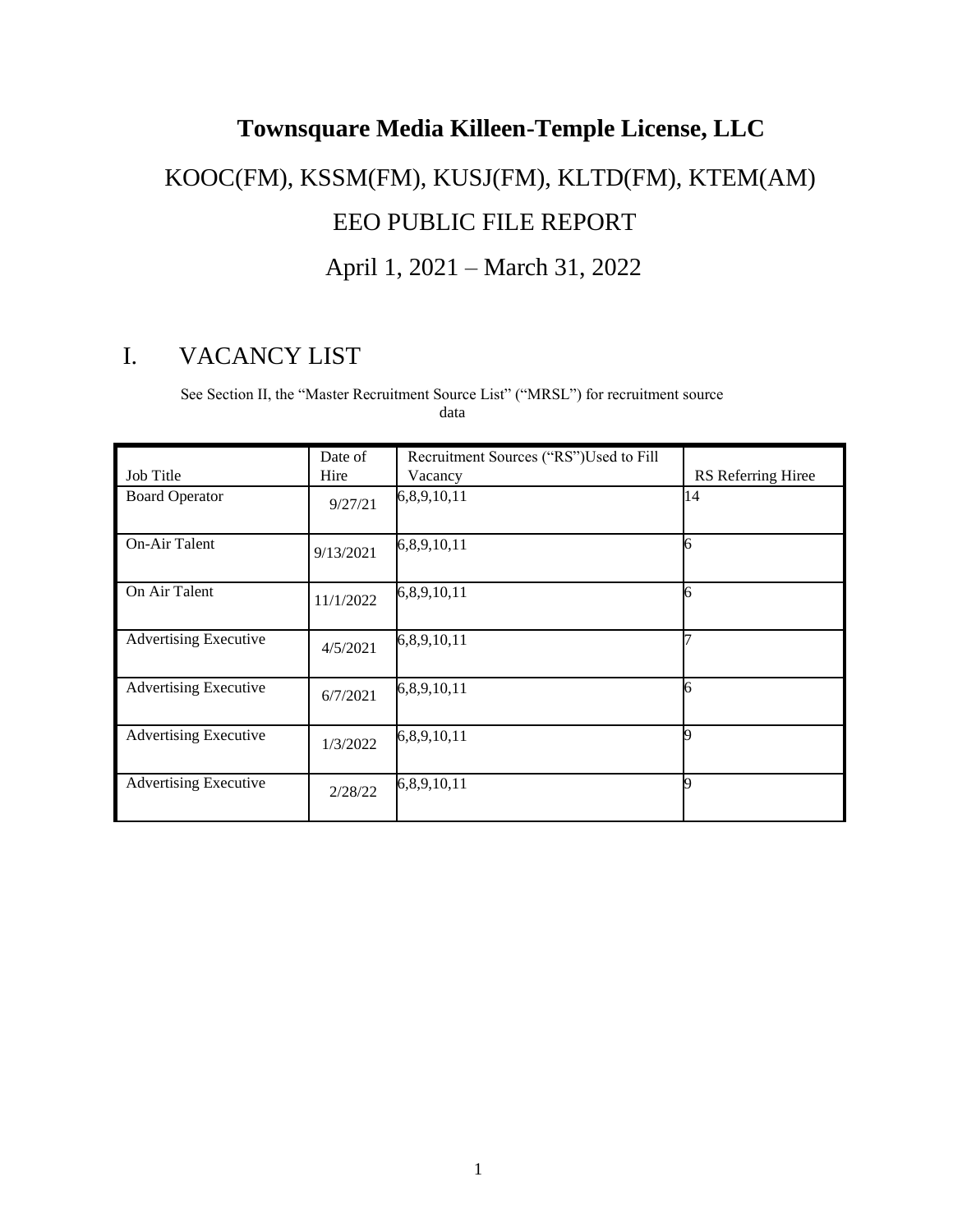| <b>RS</b><br>Number | <b>RS</b> Information                                                                                                                  | Source Entitled to<br>Vacancy<br>Notification?<br>(Yes/No) | No. of<br>Interviewees<br>Referred by<br>RS Over<br>Reporting<br>Period |
|---------------------|----------------------------------------------------------------------------------------------------------------------------------------|------------------------------------------------------------|-------------------------------------------------------------------------|
| $\mathbf{1}$        | KUSJ, KOOC, KLTD, KTEM, KSSM On-Air<br>Advertisements                                                                                  | N <sub>o</sub>                                             | $\overline{0}$                                                          |
| $\overline{2}$      | Hood Howdy<br>Fort Hood Job Fair<br>5764 Bldg<br>Killeen, TX 76544<br>Telephone: 254-532-5669                                          | N <sub>o</sub>                                             | $\overline{0}$                                                          |
| $\overline{3}$      | Allaccess.com                                                                                                                          | N <sub>o</sub>                                             | $\overline{0}$                                                          |
| $\overline{4}$      | University of Mary Hardin<br><b>Baylor Career Placement</b><br>900 College St.<br>Belton TX 76513<br>Fax: 254-295-5692                 | N <sub>o</sub>                                             | $\overline{0}$                                                          |
| 5                   | <b>Central Texas College</b><br><b>Career Placement</b><br>6200 West Central Texas Expressway<br>Killeen TX 76549<br>Fax: 254-526-1480 | N <sub>o</sub>                                             | $\overline{0}$                                                          |
| 6                   | TownsquareMedia.com                                                                                                                    | N <sub>o</sub>                                             | 3                                                                       |
| $\overline{7}$      | Word Of Mouth                                                                                                                          | N <sub>o</sub>                                             | $\mathbf{1}$                                                            |
| 8                   | Linkedin (Via Greenhouse)                                                                                                              | N <sub>o</sub>                                             | $\overline{0}$                                                          |
| 9                   | Indeed.com (Via Greenhouse)                                                                                                            | N <sub>o</sub>                                             | $\overline{2}$                                                          |
| 10                  | Careerbuilder.com                                                                                                                      | N <sub>o</sub>                                             | $\overline{0}$                                                          |
| 11                  | Glassdoor                                                                                                                              | N <sub>o</sub>                                             | $\overline{0}$                                                          |
| 12                  | Inside Radio                                                                                                                           | N <sub>o</sub>                                             | $\overline{0}$                                                          |
| 13                  | <b>RAMP</b> (Trade Publication)                                                                                                        | N <sub>o</sub>                                             | $\boldsymbol{0}$                                                        |
| 14                  | Full Sail University<br>Winter Park, FL                                                                                                | N <sub>o</sub>                                             | $\mathbf{1}$                                                            |

## II. MASTER RECRUITMENT SOURCE LIST ("MRSL")

TOTAL INTERVIEWEES OVER REPORTING PERIOD = 7